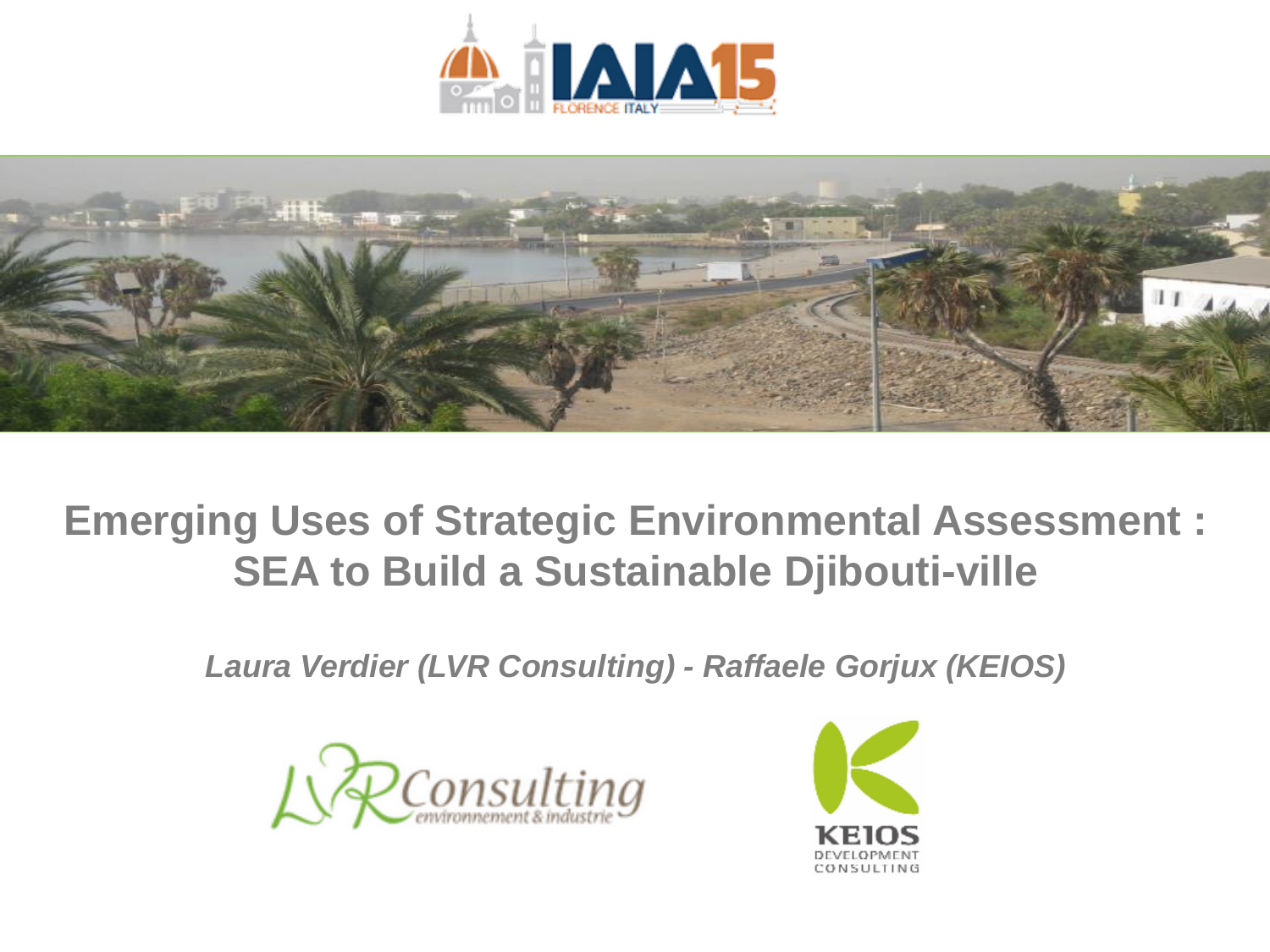## **Project Team**



**EXEIOS** is an **Italian** independent consulting company established in 1984, providing planning, design and technical assistance services in the fields of **urban development**, cultural heritage and sustainable tourism.



 **LVR Consulting** is a **French** independent consulting company established in 2009, providing **environmental services** such as compliance and due diligence audits, environmental assessment (EIA and SEA) and training.



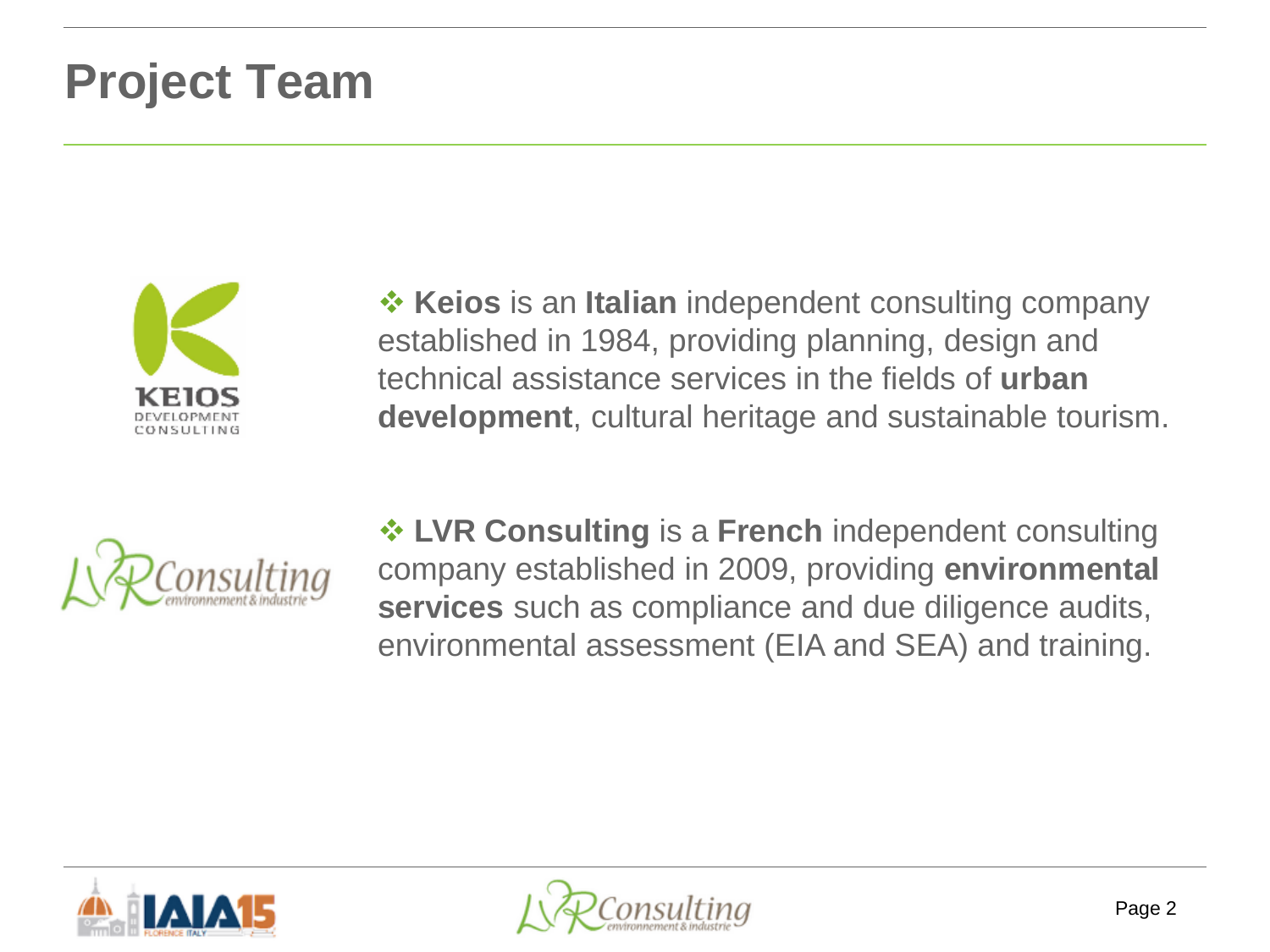# **Master Plan of Djibouti-ville**



**❖ World Bank funding** 

◆ Beneficiary: Government of Djibouti -Djibouti Social Development Agency



### **Context:**

Djibouti-ville hosts almost 80% (approx. 650,000 inhabitants) of the total country population. In recent years, the city has experienced a **continuous urban growth** (3% per year), accompanied by an informal and unbalanced spatial occupation posing **many challenges in terms of** urban poverty, access to base services, housing, living conditions, **environmental threats**, etc.



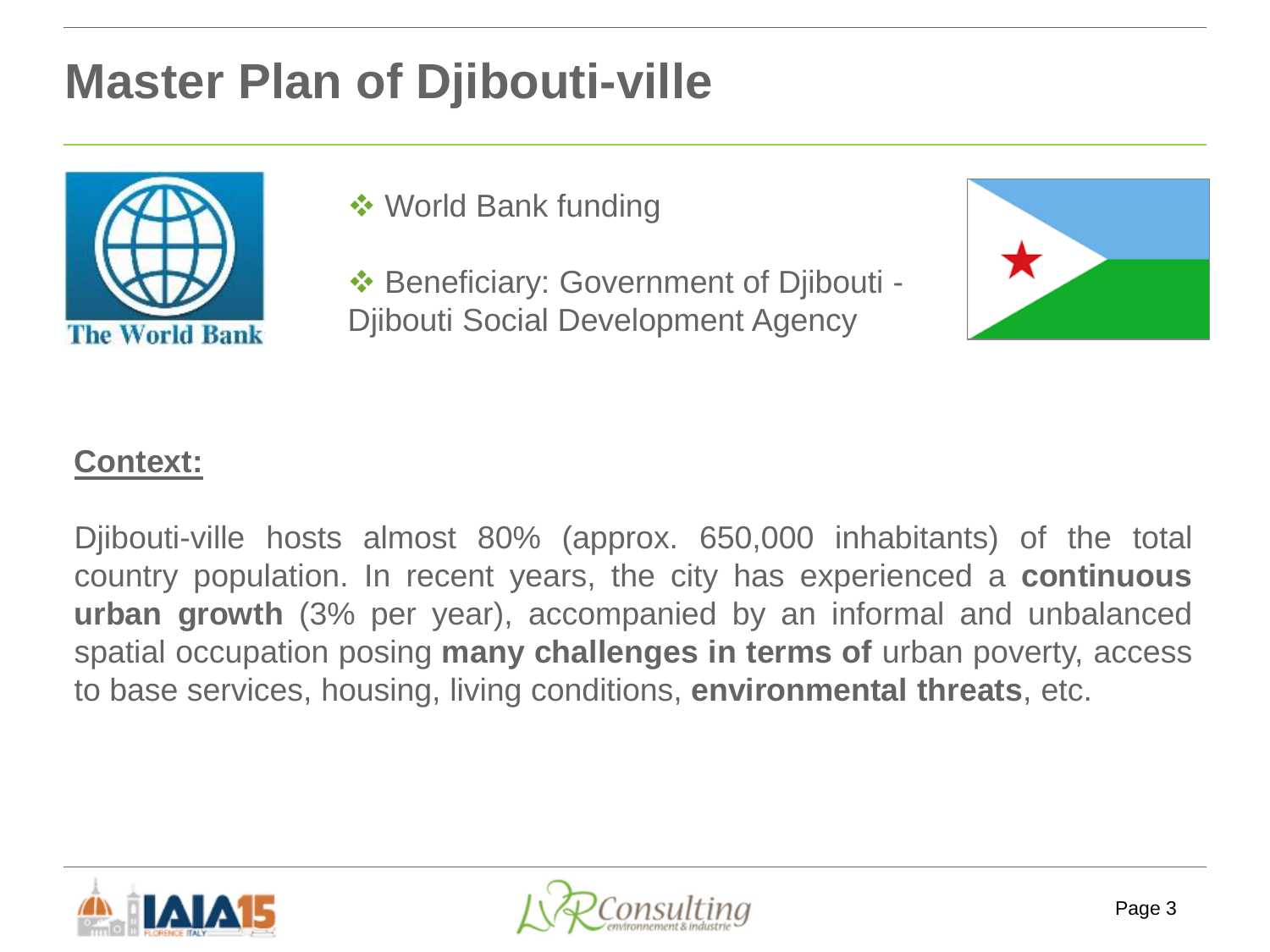## **Master Plan of Djibouti-ville**

#### **Objectives of the Master Plan:**

The objective of the study was to elaborate, through a participatory and crosssectoral approach, a coherent and realistic Master Plan aimed at **defining the framework of sustainable urban development of the city** by addressing its socio-economic needs and expectations.

The ultimate goal of the master plan was to position Djiboutiville as a competitive, open and socio-economically inclusive and equitable city-pole in the region.





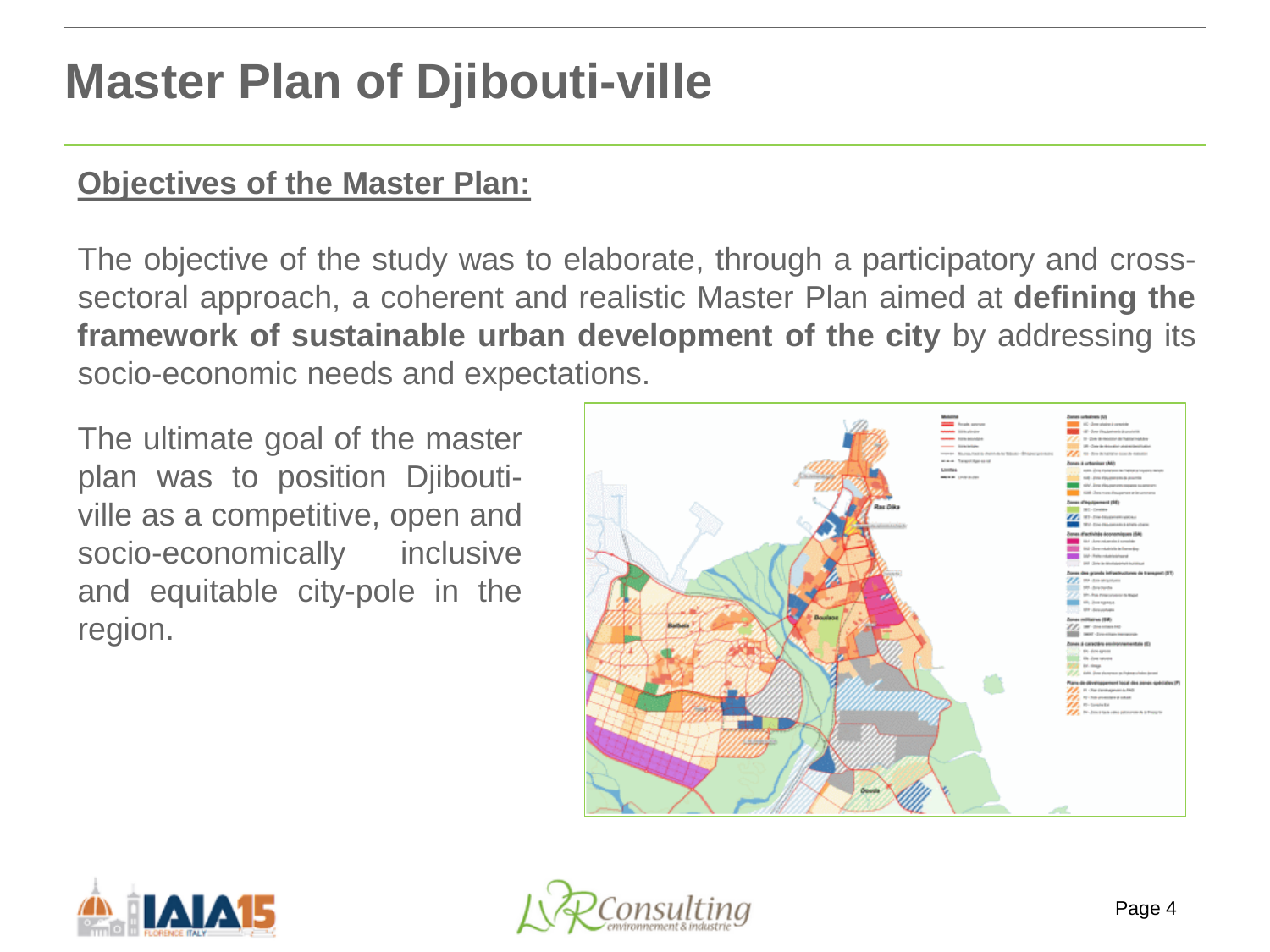## **SEA of the Master Plan of Djibouti-ville**

### **Going beyond an usual SEA…**

### **Good practice:**

The environmentalist was invited to perform the SEA from the early stage of the urban planning and became part of the urban planning process.

### **Going beyond:**

SEA is usually used in urban planning to assess environmental impacts of each urban scenario, choose the most appropriate and propose mitigation measures.

→ but it could go further in helping **building a sustainable city scenario**.

The urban team considered the environmentalist **not only as an** environmental **assessor but as an urban team member**.

The urban team worked closely with the environmentalist to **draft an additionnal scenario : the sustainable city scenario**.



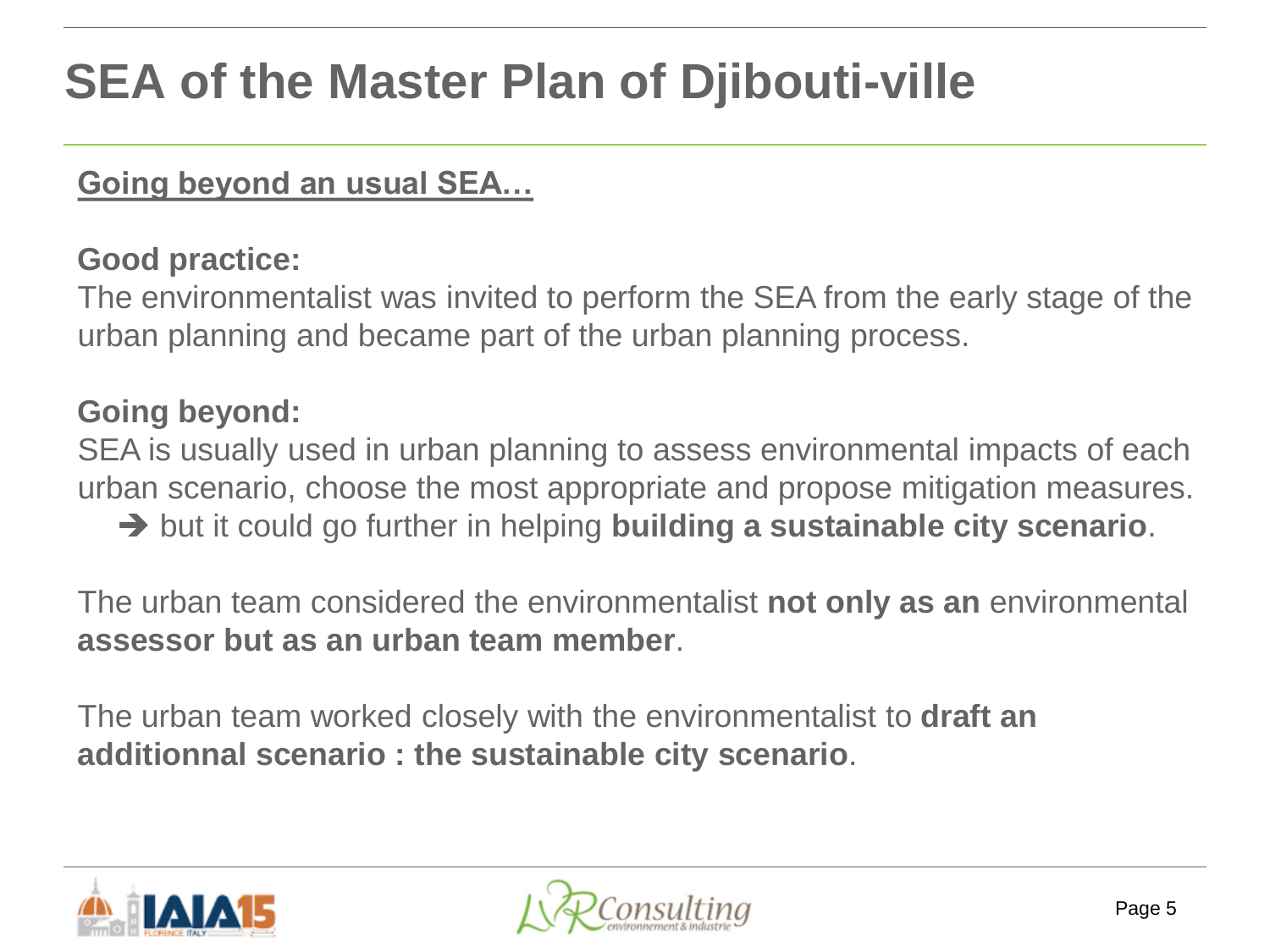## **SEA of the Master Plan of Djibouti-ville**

### **The sustainable city scenario**

3 scenarii were proposed to the Government:

- an "acting as usual" scenario,
- a "managed" scenario and
- a "sustainable" scenario.





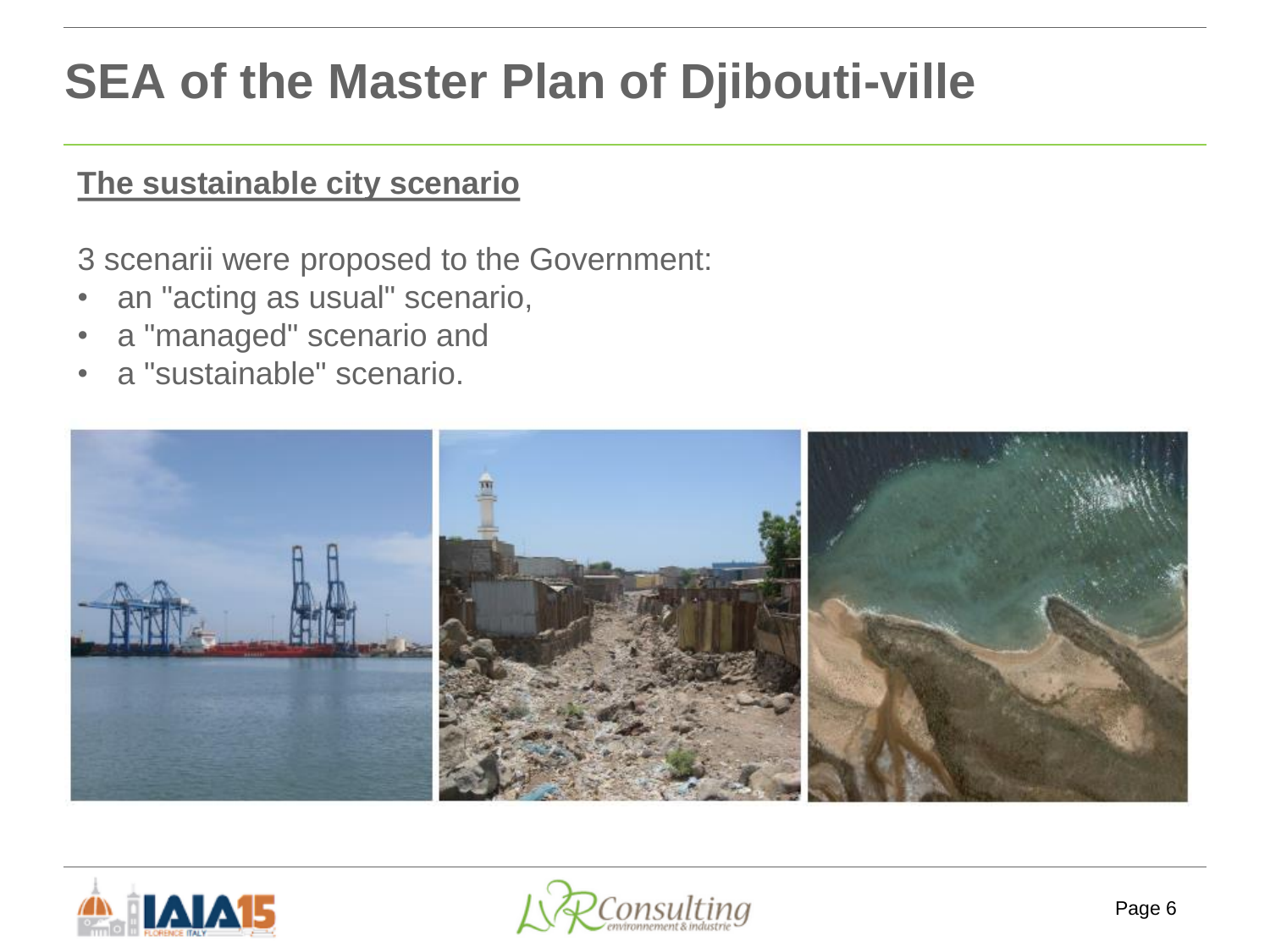## **Environmental challenges of the city**





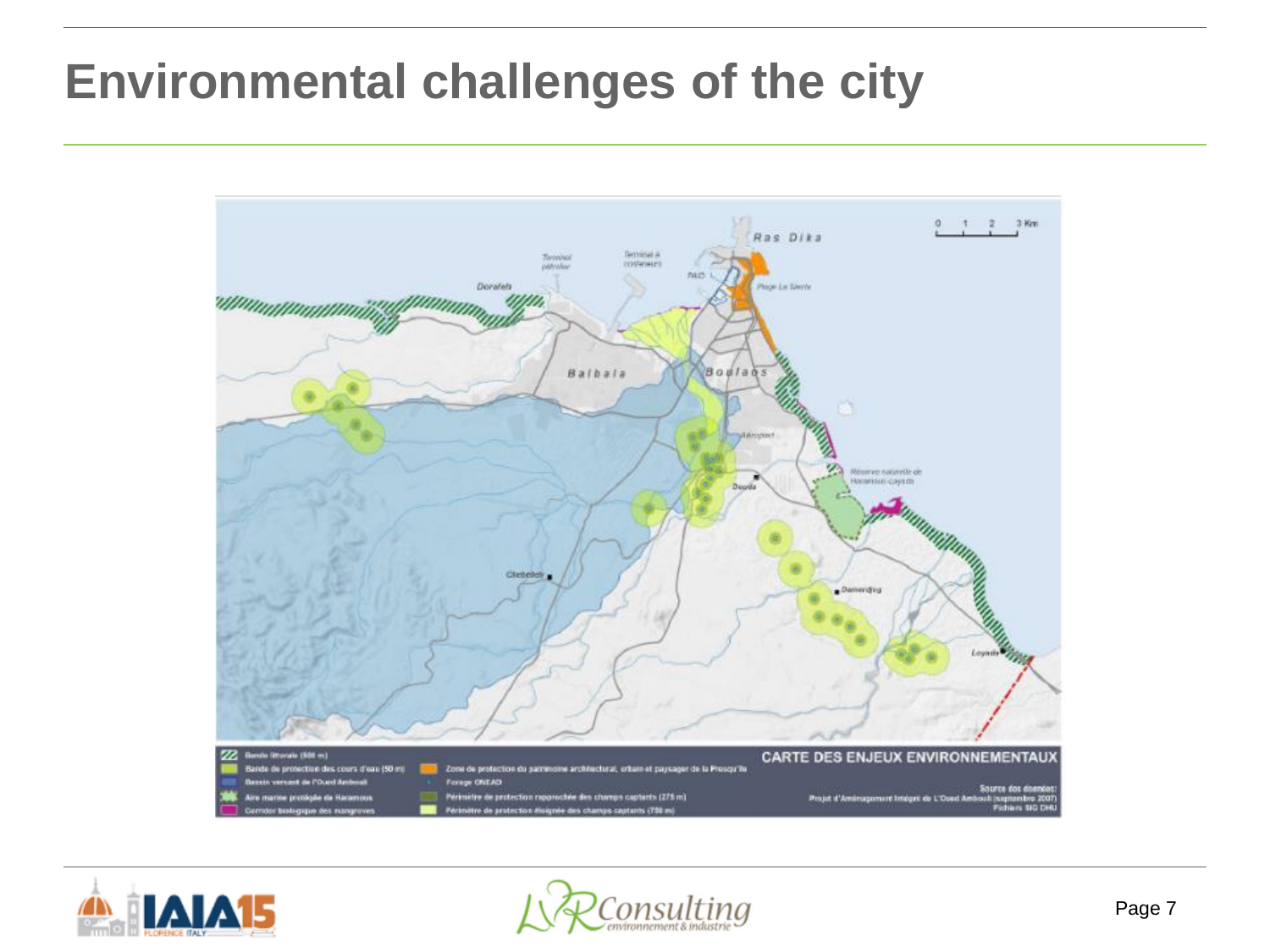### **Proposed Scenarii**

#### **Scenario A: "Acting as usual"**





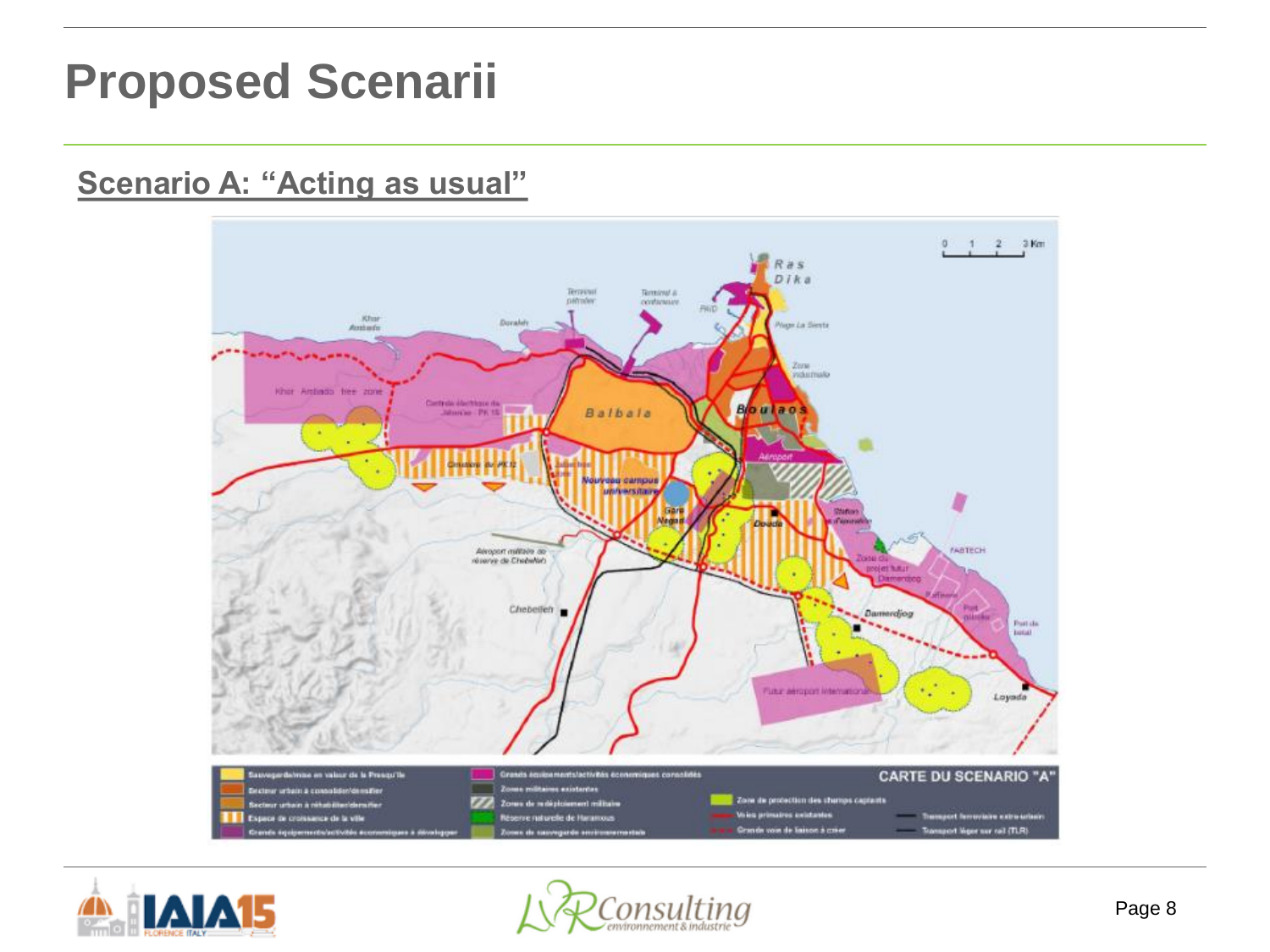### **Proposed Scenarii**

### **Scenario B: "Managed scenario"**





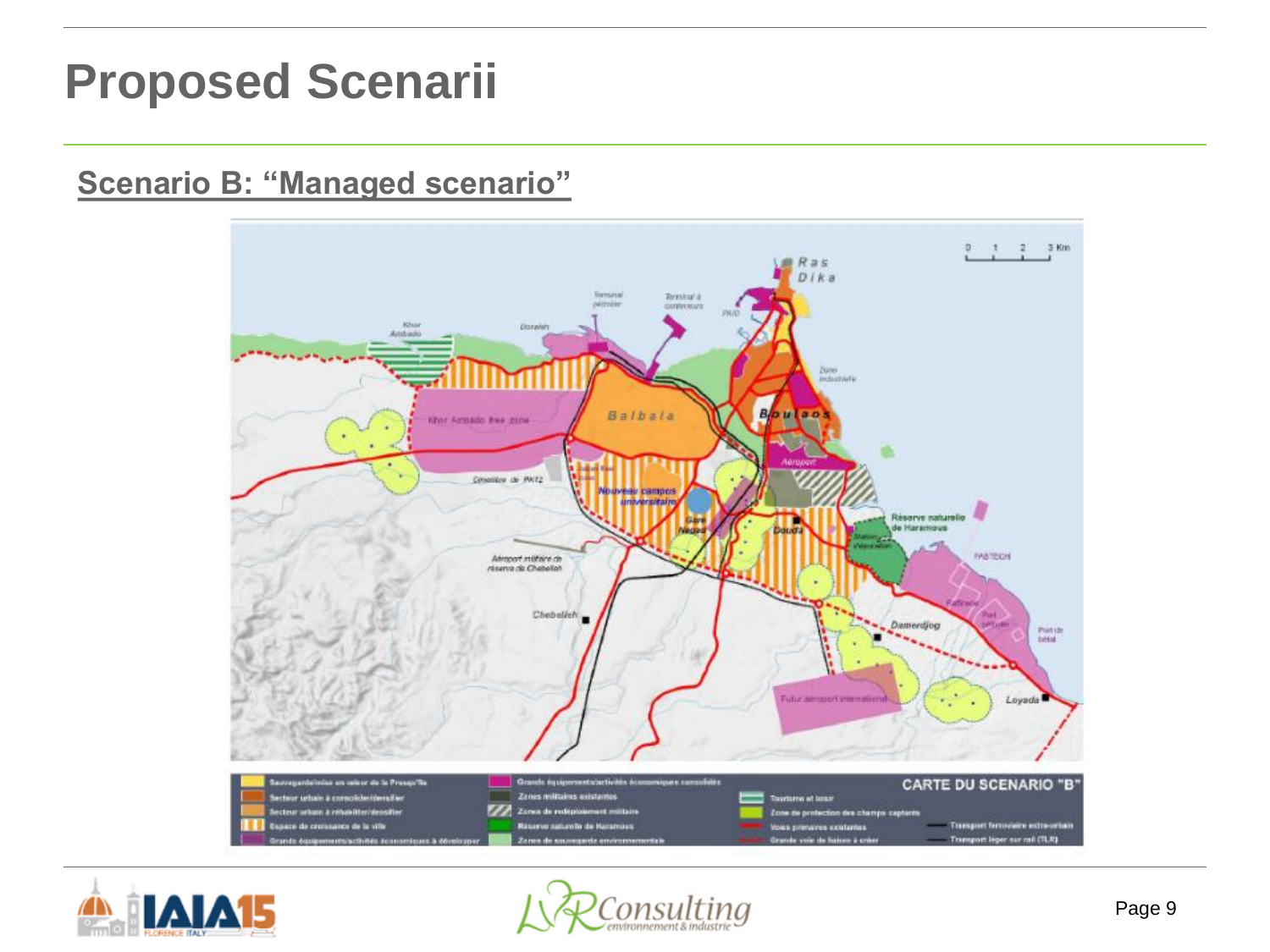### **Proposed Scenarii**

#### **Scenario C: "Sustainable city"**





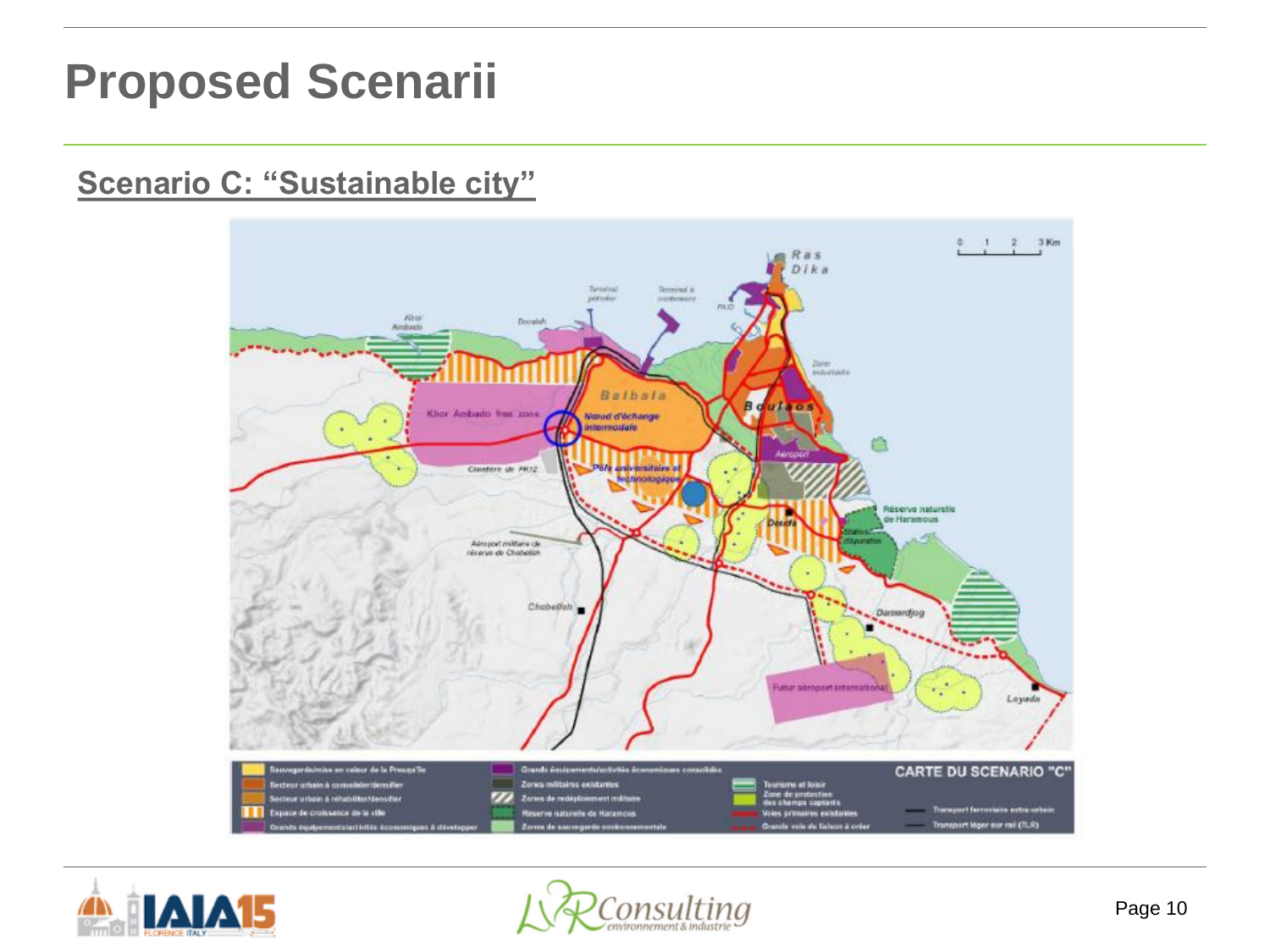## **Final Master Plan of Djibouti-ville**

### **The choosen scenario:**

 $\rightarrow$  in-between the "managed" and the "sustainable" scenario.